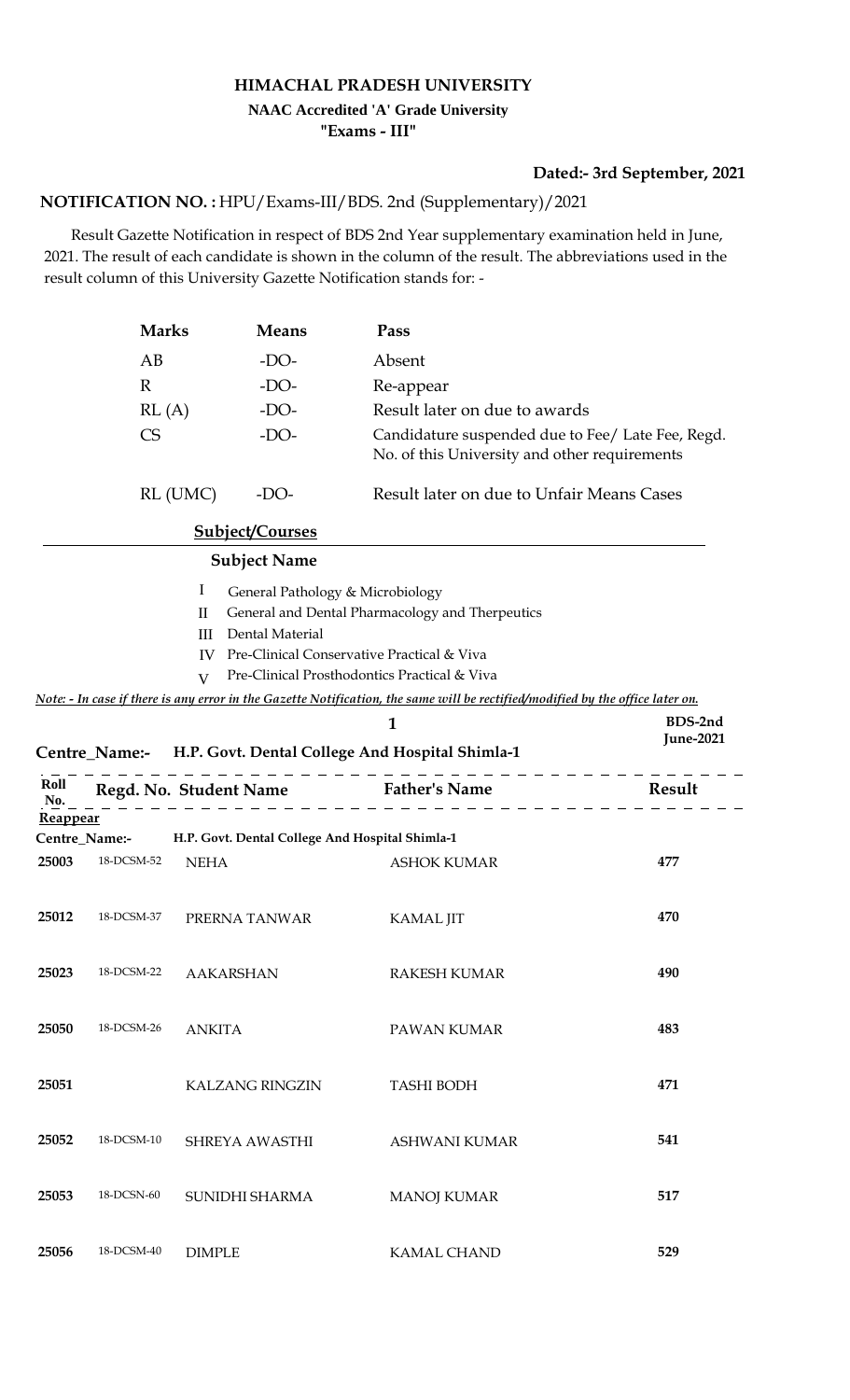**Centre\_Name:- H.P. Govt. Dental College And Hospital Shimla-1**

| Roll<br>No.<br>Reappear                                             |            |                                                   | Regd. No. Student Name<br>$\begin{array}{c} \text{Father's Name} \\ \hline \end{array}$ |                |  |  |  |
|---------------------------------------------------------------------|------------|---------------------------------------------------|-----------------------------------------------------------------------------------------|----------------|--|--|--|
| 25057                                                               | 18-DCSM-16 | DIVYA THAKUR AMAR THAKUR                          |                                                                                         | 481            |  |  |  |
|                                                                     |            |                                                   |                                                                                         |                |  |  |  |
| 25058                                                               | 18-DCSM-17 | HARSHIT DOGRA                                     | <b>ANIL DOGRA</b>                                                                       | 481            |  |  |  |
| Centre_Name:-                                                       |            | Himachal Dental College Sundernagar, Mandi (H.P.) |                                                                                         |                |  |  |  |
| 25101                                                               | 18-DCSN-14 | SONALI KASHYAP                                    | DAYANAND KASHYAP                                                                        | 545            |  |  |  |
| 25110                                                               | 18-DCSN-22 | <b>GAURAV SINGH</b><br><b>CHOUDHARY</b>           | KALI DAS CHOUDHARY                                                                      | 451            |  |  |  |
| 25144                                                               | 18-DCSN-57 | <b>BHUMIKA</b>                                    | <b>ASHOK KUMAR</b>                                                                      | 487            |  |  |  |
| 25145                                                               | 18-DCSN-58 | <b>SAMEER BHATT</b>                               | <b>DALEEP BHATT</b>                                                                     | 446            |  |  |  |
| Centre_Name:-                                                       |            | M.N.D.A.V. Dental College Tatul Solan (H.P.)      |                                                                                         |                |  |  |  |
| 25306                                                               | 18-DSN-06  | DAMINI VERMA                                      | DEV RAJ                                                                                 | $R/- I$ , III, |  |  |  |
| 25321                                                               | 18-DSN-21  | <b>PALLAVI</b>                                    | RAKESH KUMAR VERMA                                                                      | 413            |  |  |  |
| 25324                                                               | 18-DSN-24  | <b>PRIYANKA</b>                                   | SURINDER SINGH                                                                          | 442            |  |  |  |
| 25326                                                               | 18-DSN-26  | PRIYANSHI SHARMA                                  | <b>SUNIL SHARMA</b>                                                                     | 442            |  |  |  |
| 25329                                                               | 18-DSN-29  | <b>RHYTHM KAPOOR</b>                              | <b>KAPIL KAPOOR</b>                                                                     | $R/- I$ ,      |  |  |  |
| 25342                                                               | 18-DSN-42  | VANDITA JINDAL                                    | <b>B.C. JINDAL</b>                                                                      | RL             |  |  |  |
| Bhojia Dental College & Hospital Budh, Baddi Solan<br>Centre_Name:- |            |                                                   |                                                                                         |                |  |  |  |
| 25201                                                               | 18-DGN-58  | <b>ADITI</b>                                      | <b>KARAN KATOCH</b>                                                                     | 469            |  |  |  |
| 25209                                                               | 18-DGN-48  | <b>ARSHIYA</b>                                    | PARVEEN RANA                                                                            | 469            |  |  |  |
| 25223                                                               | 18-DGN-32  | <b>LOHINI NALOT</b>                               | NEEP CHAND NALOT                                                                        | 421            |  |  |  |
| 25234                                                               | 18-DGN-66  | <b>PRIYA</b>                                      | PAWAN KUMAR                                                                             | 482            |  |  |  |
| 25251                                                               | 18-DGN-21  | ABHISHEK PATHANIA                                 | SURJIT SINGH PATHANIA                                                                   | 505            |  |  |  |
| 25254                                                               | 18-DGN-20  | NAVDIKSH CHANDEL                                  | <b>RAKESH KUMAR</b>                                                                     | 465            |  |  |  |

**Centre\_Name:- Himachal Institute of Dental Sciences Paonta Sahib Sirmour (H.P.)**